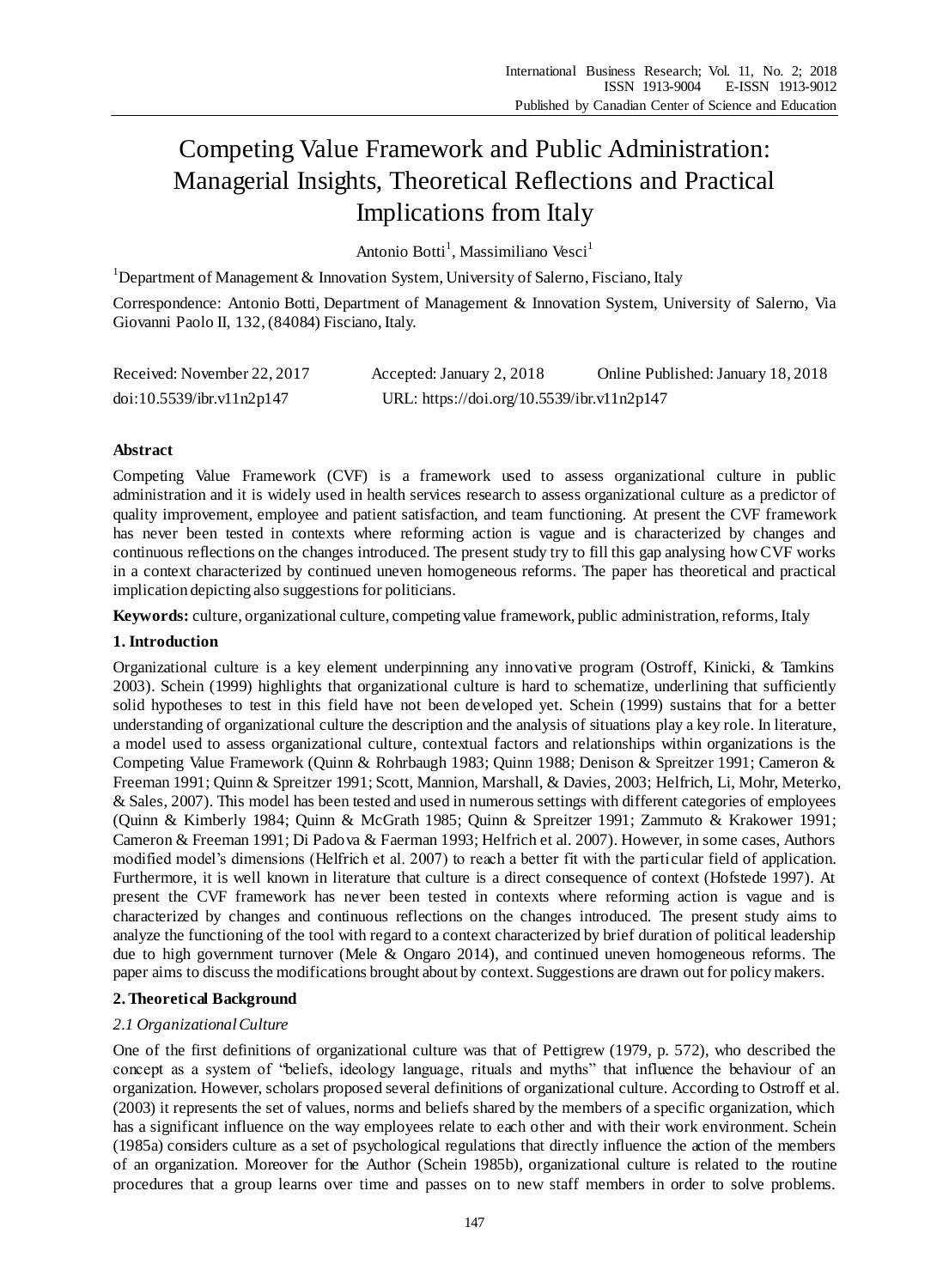Schein's perception (1985a) is in line with Brown's (1998) assumption which includes in the definition of organizational culture not only values and beliefs, but also the expertise that an organization has developed over time, underpinning how staff members deal with problems. These positions are close to those of Hofstede (1980, p. 25) who considers organizational culture as "the collective programming of the mind which distinguishes the members of one human group from another".

Schein (1992) describes organizational culture as a social force difficult to identify but very powerful to arouse desired behaviours. Subsequently, Hofstede (1997) changed his position on organizational culture, considering it strictly related to the core values distinguishing the members of an organization. Consequently, the Author uses the term *practices*in order to define social and cultural phenomena.

In addition, Schein (1992) considers organizational culture as a multidimensional construct distinguishing between different layers of culture. Based on the difficulty of assessing organizational culture due to its multiple dimensions (Schein, 1992), Hogan and Coote (2014) found that different layers of organizational culture, particularly norms, artefacts, and innovative behaviours, partially mediate the effects of values that support innovation on firm performance. Similarly, Naqshbandi, and Kamel (2017) found that the ability of recognize and use knowledge available outside firm's boundaries mediates the relationship between organizational culture types and open innovation types.

Nevertheless discussing organizational culture is still on the spot especially when facing with topics on the border (Naqshbandi et al., 2015; Feola, Vesci, Botti, & Parente, 2017) or with complex settings (Jennings, 2012; Taylor, 2014). In fact, in line with earlier considerations, empirical evidence shows that organizational culture is a powerful means to induce desired organizational outcomes (Hogan, & Coote, 2014). Homburg and Pflesser (2000) addressed marketing orientation from a cultural perspective. They highlighted an explicit relationship between values and artifacts that support market orientation and market-oriented behaviours. Gregory, Harrisb, Armenakis and Shook (2009) pointed out that organizational culture affects directly customer satisfaction and indirectly organizational effectiveness; at the same time employees' attitude mediates the relationship between organizational culture and organizational effectiveness. This result is an evolution of the study of Siehl and Martin (1990) which underlined that culture influences employees' attitudes and those attitudes, in turn, impact organizational effectiveness. Zheng, Yang and McLean (2010) underlined that knowledge management fully mediates the impact of organizational culture on organizational effectiveness confirming that organizational culture acts differently in different contexts. Focusing on behaviours, O'Reilly III, Chatman and Caldwell (1991) suggested that organizational culture affects employees' behaviours beyond formal control systems, procedures, and authority.

Organizational culture assessment has been based predominantly on the *Competing Values Framework* (CVF) as proposed by Quinn and Rohrbaugh (1981). This framework has been applied in a wide range of managerial and organizational studies, including the investigation of organizational culture, leadership styles and effectiveness, organizational development, human resource development, and quality of life (Quinn, & Kimberly 1984; Quinn, & McGrath 1985; Quinn, & Spreitzer 1991; Zammuto, & Krakower 1991; Cameron, & Freeman 1991; Di Padova, & Faerman 1993, Gregory et. al. 2009).

#### *2.2 The Competing Values Framework*

The CVF is an extensively used model in the area of organizational culture research (Yu, & Wu 2009). The framework was originally developed by Quinn and Rohrbaugh (1981) to identify potential criteria for evaluating organizational effectiveness. Based on data provided by a panel of organizational experts, Quinn and Rohrbaugh (1983) used multidimensional scaling to ascertain the basic value dimensions underlying conceptualizations of organizational effectiveness. The resulting spatial model showed three superordinate value continua: flexibility-control (F/C), internal-external (I/E), and means-ends (M/E). The F/C continuum represents the way organizations handle their internal components while simultaneously meeting the external challenges of competition, adaptation, and growth. The dimension synthesizes how much an organization emphasizes centralization and control over organizational processes as opposed to decentralization and flexibility. The I/E continuum represents how well the organization manages the demands for change arising from its environment while simultaneously maintaining continuity. This dimension of competing values expresses the degree to which the organization is oriented toward its own internal environment and processes focusing on the well-being and development of people versus the external emphasis on the overall competitiveness of the organization in sometimes changing environment. The M/E continuum is related to organizational means and ends, from an emphasis on important processes (e.g., planning and goal setting) to an emphasis on outcomes (e.g. productivity).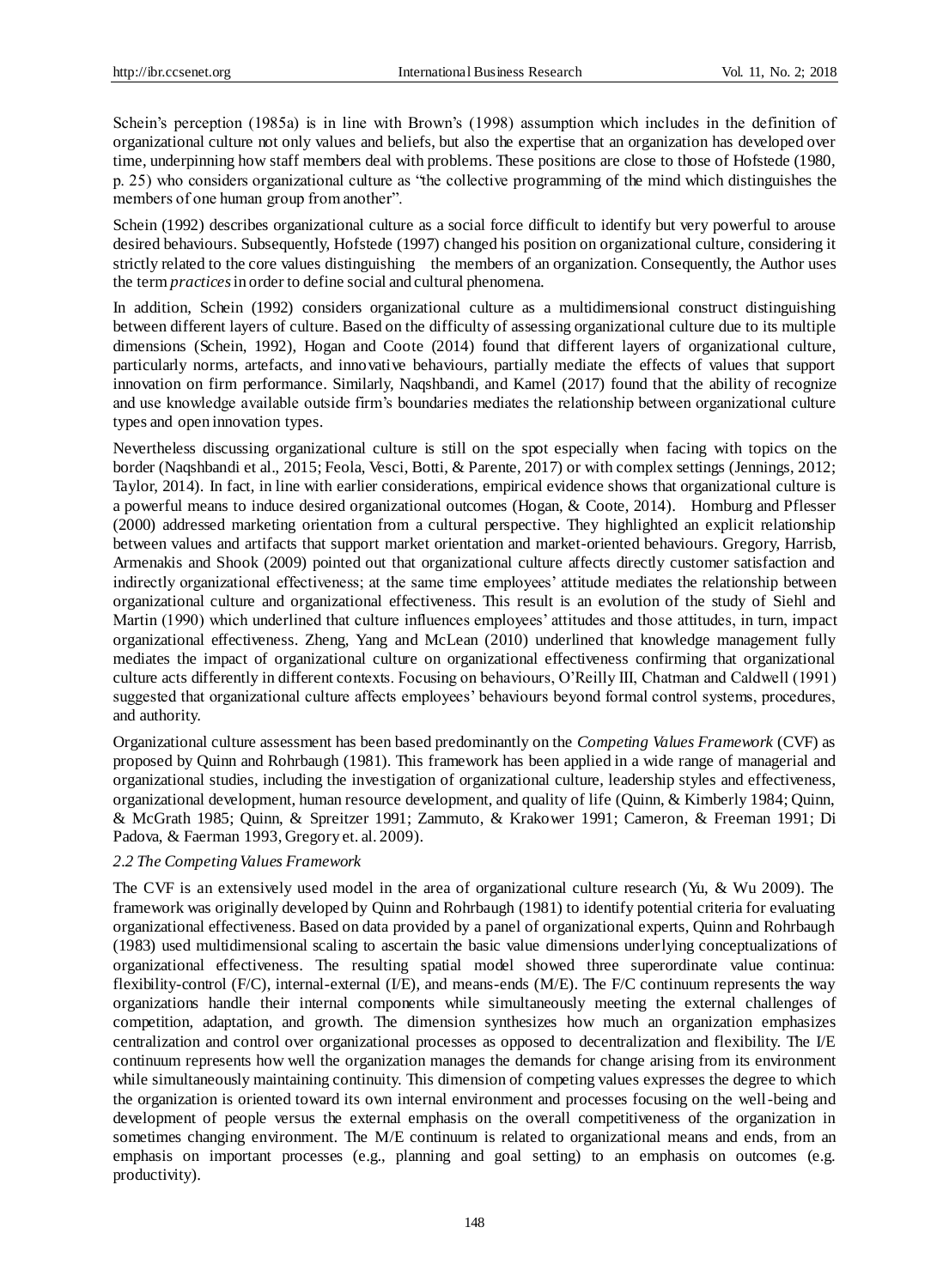In a later study Quinn (1988) showed that two of these superordinate continua, control-flexibility and internal-external, were sufficient to describe the effectiveness construct. In summary, the framework posits that two dimensions, each representing alternative approaches to basic challenges that all organizations must resolve in order to function (Denison, & Spreitzer 1991), can characterize most organizations. The combination of the two superordinate continua produces four quadrants that identify four major models of organization and management theory (Quinn 1988):

- 1. Human relations places a great deal on emphasis on flexibility and internal focus, and stresses cohesion, morale, and human resource development as criteria for effectiveness;
- 2. Open system emphasizes flexibility and external focus, and stresses readiness, growth, resource acquisition and external support;
- 3. Rational goal emphasizes control and external focus, and views planning, goal setting, productivity and efficiency as effective;
- 4. Internal process emphasizes control and internal focus, and stresses the role of information management, communication, stability and control.

The competing values literature suggests that the content of these quadrants reflects the primary value orientations of most organizations (Kalliath, Bluedorn, & Gillespie 1999) and consequently these dimensions are not mutually exclusive. Every organization expresses each dimension to some degree, yet most organizations emphasize some of these dimensions more than others (Quinn, & Cameron 1983; Zammuto & Krakower 1991). For example, organizations that stress trust and sense of belonging tend to be prevalent in the human relations quadrant; leadership style of this type of organizations reflects teamwork, participation and empowerment. Organizations that emphasize adaptation to the external environment tend to be dominant on the open systems dimension; in this type of organizations leaders support strategies of flexibility, growth, innovation, and creativity. Organizations that stress efficiency, performance, task focus, and goal clarity tend to be dominant on the rational goal dimension; organization's leaders focus on tasks and clarity of goals because they believe these values support efficiency and productivity. Internal process organizations emphasize the importance of routine, centralization, control, stability, continuity, and order. Employees are rewarded for observing the rules; in this type of organization leaders measure and document several aspects of work, believing that routine and formality lead to stability, order, and continuity (Quinn, Faerman, Thompson, & McGrath, 1990).

Based on former organizational culture studies in the literature, Cameron and Quinn (2006, p. 28) labelled the four categories respectively as "Clan", "Adhocracy", "Market" and "Hierarchy".

Organizations in which internal focus and control prevail (commonly called hierarchical cultures or bureaucratic cultures) adopt centralized authority over organizational processes, have a clear organizational structure, standardized rules and procedures, strict control, and well defined responsibilities, respect formal hierarchy and adhere to rules. These organizations require a stable and predictable environment. Organizations in which internal focus and flexibility prevail (usually classified as team or clan cultures) encourage broad participation by employees, give emphasis to teamwork and empowerment, and make human resource development a priority. The clan culture is full of shared values and common goals, an atmosphere of unity and mutual help, and an emphasis on employee progression. Organizations in which external focus and flexibility prevail (usually branded adhocracy or entrepreneurial cultures) display creativity and innovativeness. Finally, organizations within which external focus and control prevail (usually labelled market or rational cultures) are characterized by clarity of tasks and goals. Such organizations address attention to efficiency and measurable outcomes.

The CVF model does not specify a preferred organizational culture; it hypothesizes that all four culture types operate at an organizational level and remain relatively stable over time (Denison, & Spreitzer 1991). In fact, the model assumes that the four categories of culture pervade many aspects of an organization, influencing management conduct, the values that link workers with each other and, finally, organizational priorities. Therefore, it is reasonable to expect that the prevalent type of culture could emerge from an analysis of the employees conducted at various levels of the organization (Quinn, & Rohrbaugh 1983; Denison, & Spreitzer 1991).

In order to evaluate the organizational models and the associated culture, the CVF model scales some particular items. The original 16-item tool first validated by Quinn and Spreitzer (1991), used survey data retrieved from executives of public utilities. They concluded that the CVF was reliable and had good construct validity. Later, Kalliath et al. (1999) validated the CVF model in a healthcare setting by administering a 16-item, seven-point Likert-scale version of the classic CVF to 300 managers and supervisors from a multi-hospital system. Their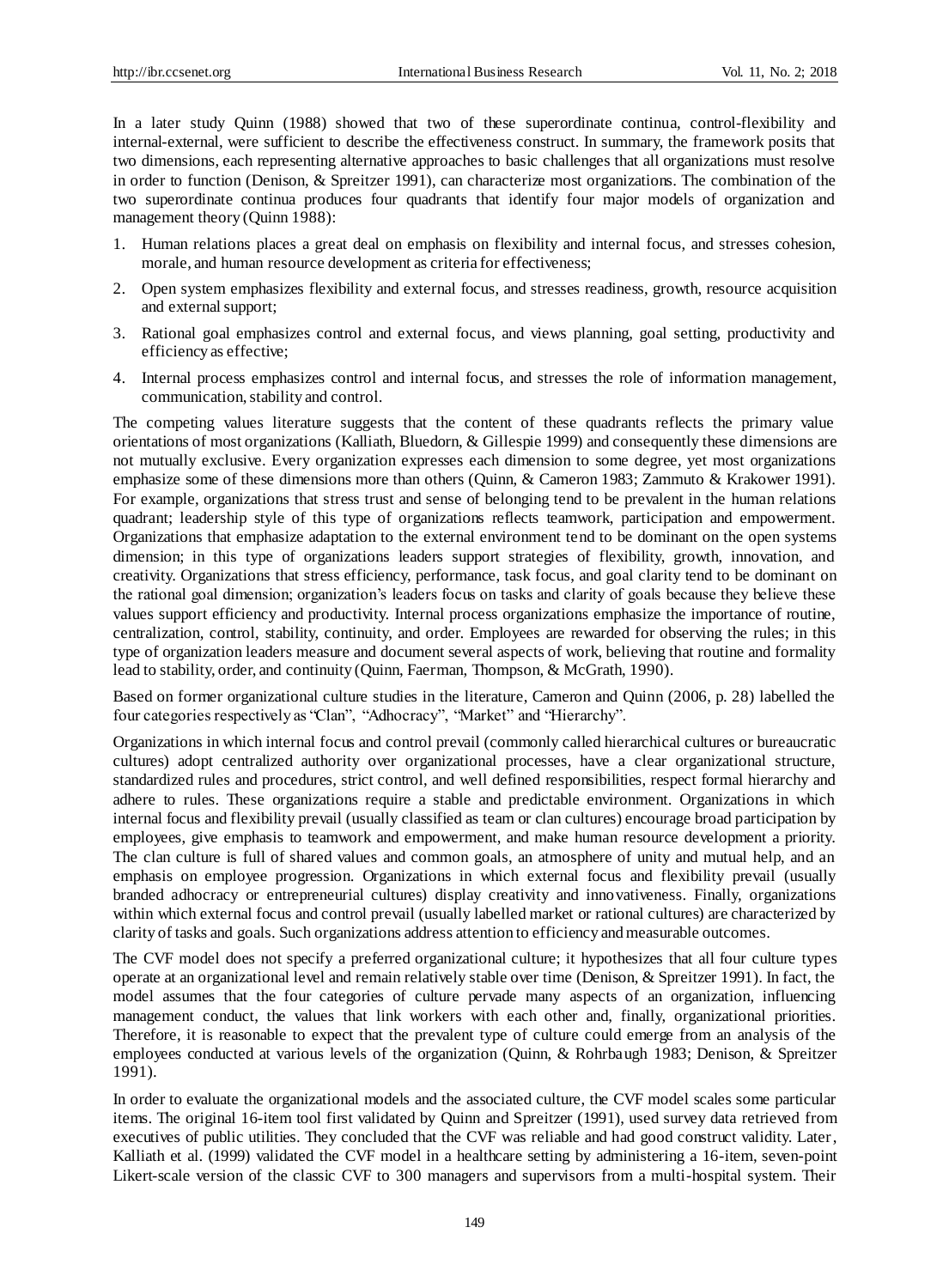conclusions were generally consistent with the four-subscale CVF, although they found a high, positive correlation  $(r = 0.73)$  between the hierarchical and entrepreneurial subscales. Subsequently Helfrich et al. (2007) used exploratory and confirmatory factor analyses to examine the underlying structure of data from a CVF tool. They analysed cross-sectional data from a work environment survey conducted in the Veterans Health Administration. The study population comprised all staff in non-supervisory positions. The Authors found that entrepreneurial, team, and rational subscales had higher correlations across subscales than within, indicating poor divergent properties. Exploratory factor analysis revealed two factors, and results from confirmatory factor analysis suggested that the two-subscale solution provides a more parsimonious fit to the data as compared to the original four-subscale model.

Although models based on the CVF are the most frequently used in healthcare research to assess organizational culture (Gershon, Stone, Baken, & Larson, 2004), the literature review shows that there has been limited analysis of CVF tools in different contexts with diverse setting. In fact, it is not clear whether the same CVF model is viable when applied to others organizations. The studies mentioned above suggest that there may be problems applying conventional CVF subscales to non-supervisors. Employees did not appear to distinguish between entrepreneurial, team and rational cultures. Probably, a model based on items that generate four subscales cannot be applied to all contexts and scholars (Helfrich et al., 2007). To the best knowledge of the Authors the CVF framework has never been tested in organizations where the organizational rules often changes.

#### **3. Italian Public Administration: An Open-ended Construction Site**

Napoleonic countries have a strong administrative tradition (Barzelay & Gallego 2010, Ongaro 2009) that hinders the processes of change in the public sector. As Mele and Ongaro (2014) said Italy is a privileged context in which to analyse the processes of modernization of Public Administrations. Indeed, with its 18 Governments since 1990 today, Italy represents a critical case (Yin 2009) to study the effects of tumultuous alternation in government on public management reform trajectory. During this period, the Italian government has been affected by numerous and recurring regulatory interventions aimed at improving public effectiveness and efficiency (see table 1 for an overview of the main Italian reforms determined by law). The interventions of the Italian legislator can be considered "reform" as defined by Pollit and Bouckaert (2004, p.8): "Public management (PM) reforms consist of deliberate changes to the structures and process of public sector organisations with the objective of getting them (in some sense) to run better". In other words, reforms are all the measures aimed at reshaping the Public Administration (Ongaro, 2009). More specifically, in Italy changes in the rules of operation of Public Administration are the consequence of Government change. Ongaro (2009, p. 10-11) studying reforms path highlights that "The overall impacts of reforms seem to point to some significant degree of (process and system) change in the public sector, but this change is patchy, both within each level of government and throughout the levels of government". He finds four dimensions in which reforms produced changes (Ongaro, 2009, p. 20):

- 1. "Financial management trajectory (it includes the contents and process of budget formulation as well as the accounting systems);
- 2. Audit and performance measurement trajectory (the actors, forms and procedures of auditing public sector organizations; the contents of the information about performance of public sector organizations, and their use);
- 3. Personnel reform trajectory (the features of the civil service in term of the distinctiveness of norms and rules regulating the civil service; the processes whereby civil servants are recruited, evaluated, promoted and rewarded; the procedures of appointment and removal and the decision powers of managers; the responsibility on personnel management and training);
- 4. Trajectory in organization (encompasses both the overall macro-level configuration of the public sector, in terms of degrees and modalities of specialization and the instruments and mechanism of coordination, as well as in terms of extent of vertical and horizontal decentralization, and the micro-level configuration of the organizational design at the level of individual public sector organizations)".

In the period 1990-2008 Ongaro (2009) identifies six regulatory measures in the financial management area, three regulatory measures about audit e performance management, six regulatory measures about personal management, and nine regulatory measures referred to the organization structure. In the subsequent period (2009-2015), further regulatory measures interested Italian Public Administration and the more relevant are the legislative decree 150/2009, known as "Brunetta reform", and the last reform approved in 2015 (L. 124/2015), known as "Madia reform".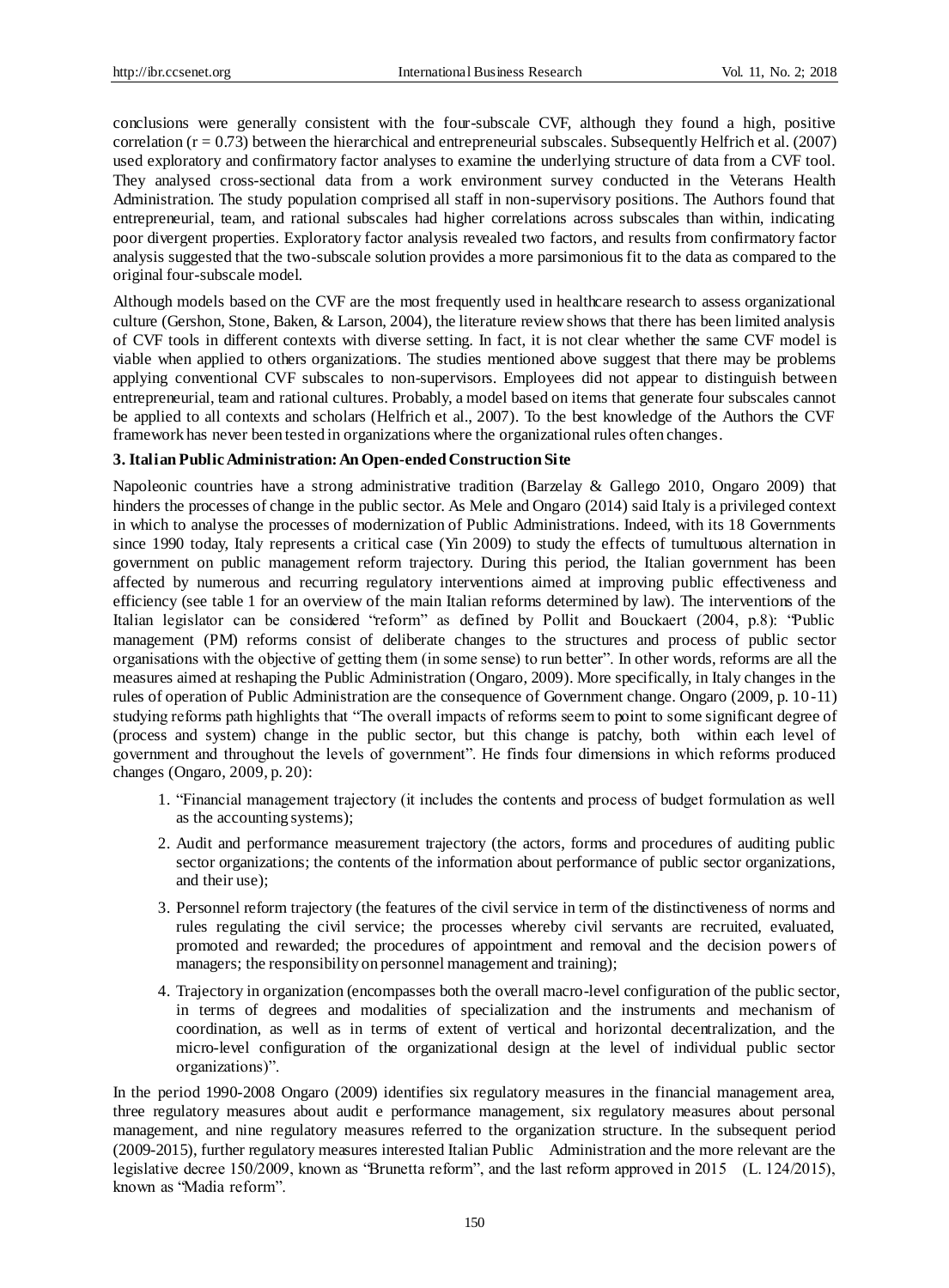The Legislative Decree 150/2009 intervened incisively on the management of Public Administrations with very broad and pervasive dispositions. The core of the reform was the "Performance Plan" recommending programming (ex-ante) and evaluation (ex-post) in Public Administration. The reform predisposed the creation of a National Commission (CIVIT) responsible for the dissemination of guidelines and best practices, while the assessment was assigned to an independent committee (OIV). The evaluation process involved process results (output), impact on community (outcome) and organizational wellbeing.

At the beginning of 2015, Renzi government received a mandate from the Italian Parliament to draft Public Administration reform (law 124/2015). In contrast with Legislative Decree 150/2009, Italian Parliament set out new principles to reform Italian Public Administration that are still being implemented. As a result, the Italian Public Administration is an organization in continuous change.

This paper aims to fill the gap in the literature represented by the absence of studies on how CVF works in a context in which reforms do not last long. A goal of this paper is to understand if frequently changes in the regulatory system affect organizational culture assessed by the CVF framework. Suggestions for policy makers are drawn out based on effects legislative reforms spread out on the climate and organizational culture.

|  |  |  |  |  |  | Table 1. Main Italian reforms between 1990-2015 |
|--|--|--|--|--|--|-------------------------------------------------|
|--|--|--|--|--|--|-------------------------------------------------|

| <b>Financial management</b> | Audit<br>and performance       | Personnel management      | Organization              |
|-----------------------------|--------------------------------|---------------------------|---------------------------|
|                             | measurement                    |                           |                           |
| Legislative Decree 77/95    | Direttiva del Primo Ministro   | Legislative Decree 29/93  | Law 142/90                |
| Law 94/97 followed by       | 27.01.94<br>Ciampi             | Legislative Decree 80/98  | Law 241/90                |
| Legislative Decree 279/97   | (introduzione della carta dei  | Legislative Decree 165/01 | Legislative Decree 29/93  |
| Legislative Decree 76/00    | servizi)                       | Law 145/02                | Law 59/97                 |
| Legislative Decree 267/00   | Legislative<br>Decree<br>20/94 | Legislative Decree 343/03 | Legislative Decree 112/98 |
| <b>DPR</b> 97/03            | and 24/94                      | Law 168/05                | Legislative Decree 300/99 |
| Law 112/08                  | Legislative Decree 286/99      | Legislative Decree 150/09 | Legislative Decree 303/99 |
| Law 42/09                   | Legislative Decree 150/09      | Law 124/2015              | Legislative Decree 267/00 |
| Law 196/09                  |                                |                           | Law 137/2002              |
| Legislative Decree 126/14   |                                |                           | Legislative Decree 150/09 |
|                             |                                |                           | Law 124/2015              |

Adapted from Ongaro (2009)

#### **4. Methods and Data**

This study analysed the staff of four local offices of a national public agency<sup>1</sup>. To conduct the present research, a closed end questionnaire was prepared and submitted to the sample of interviewees who were then asked to indicate the extent of their agreement/disagreement with the statements on a 7-point Likert scale.

The questionnaire contained fourteen items adapted from former studies that used the CVF in three different contexts (Cameron, & Freeman 1991; Quinn, & Spreitzer 1991; Zammuto, & Krakower 1991). The wording of some items was adapted to Italian language to improve readability and comprehension.

The questionnaire was submitted to all the staff of four local offices of a national public agency. Incomplete questionnaires (5) were discarded.

The final data set consisted of 85 respondents with the characteristics specified in Table 2.

Table 2. Responding sample

| Variable $(N=85)$        | Category            | $N(\%)$      |  |
|--------------------------|---------------------|--------------|--|
| Gender                   |                     |              |  |
|                          | Male                | 45 (52.9%)   |  |
|                          | Female              | 40 (47.1%)   |  |
| <b>Managerial Status</b> |                     |              |  |
|                          | Non-leadership      | 68 (80.0%)   |  |
|                          | <b>Team Leaders</b> | $7(8.2\%)$   |  |
|                          | Supervisor          | $5(5,9\%)$   |  |
|                          | Manager             | $5(5.9\%)$   |  |
| <b>Salary Scale</b>      |                     |              |  |
|                          | A                   | $3(3.5\%)$   |  |
|                          | B                   | $30(35.3\%)$ |  |
|                          | C                   | 46 (54.1%)   |  |
|                          | D                   | $1(1.2\%)$   |  |
|                          | Manager             | $5(5.9\%)$   |  |

Three series of analyses on the data have been carried out. First, starting from the classical CVF composition in four subscales, an item analysis has been done to examine subscale reliability and assess the divergent and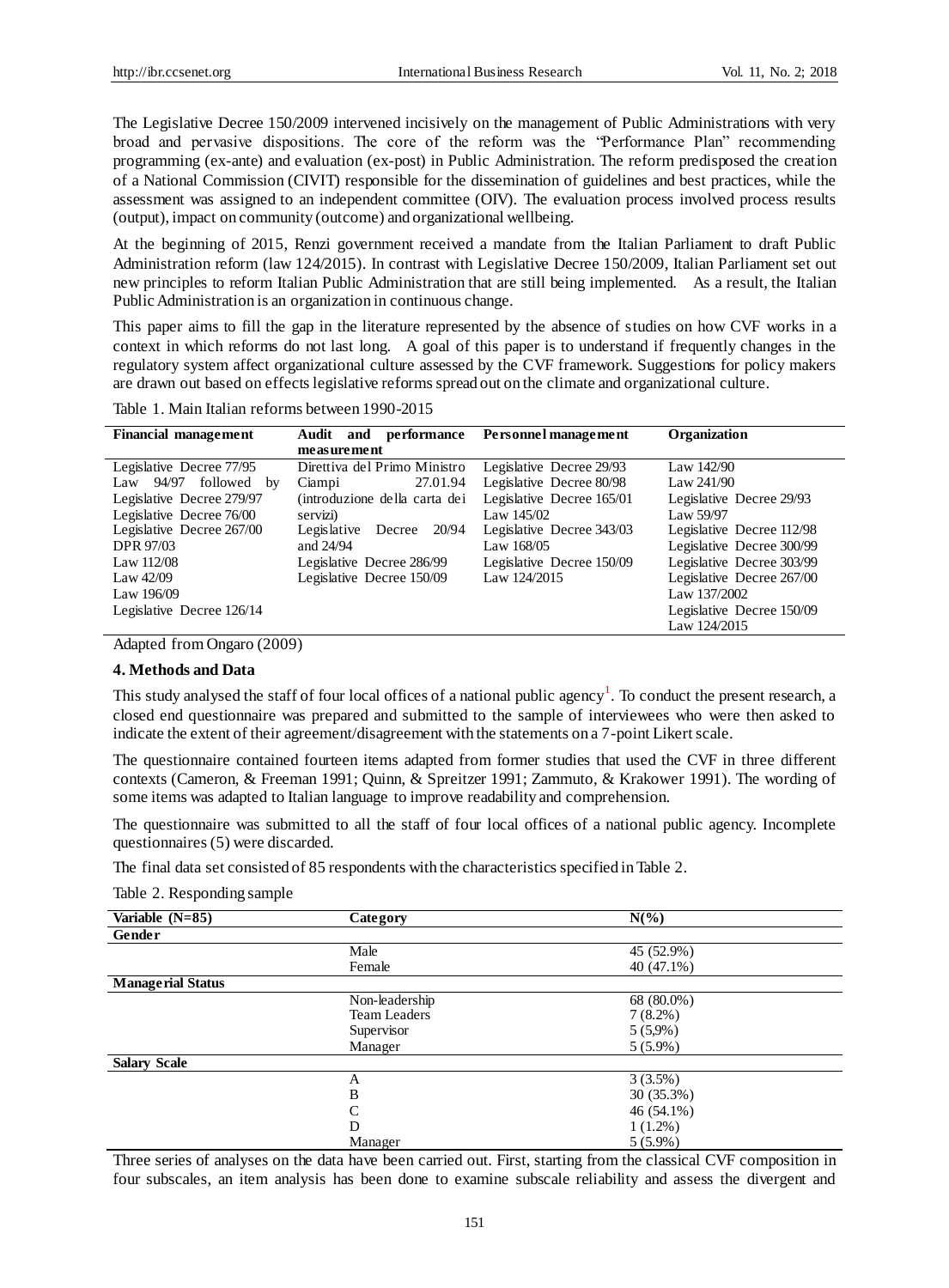convergent properties of the subscales, i.e. the extent to which items correlated within subscales ve rsus across subscales. Second, in order to determine the underlying structure of the items, an exploratory factor analysis (EFA) was performed. Finally, a confirmatory factor analysis (CFA) has been implemented to assess and confirm psychometric properties (i.e., convergent and discriminant validity) of the subscales.

### **5. Findings**

#### *5.1 Item Analysis: the Abandonment of a Four Subscales Structure*

Item-to-total correlations met suggested minimum thresholds of 0.20 for all four subscales, indicating that individual items are strongly correlated with their subscales (Table 3). Data showed that item correlation to other subscales is also frequently greater than 0.20. In particular, for the entrepreneurial subscales, correlations to other subscales exceeded the threshold point for eight of the ten items of the other subscales; for the hierarchical, correlation to other subscales exceeded the threshold point for all ten residual items; and for the team and rational subscales, correlations to other subscales exceeded the threshold for nine of the ten items of the other subscales, suggesting poor divergent validity.

Cronbach's alpha for the entrepreneurial, team, and rational subscales is above the conventional thresholds of 0.80. Hierarchical subscales do not meet the minimum of 0.7 showing an alpha statistic of 0.65.

In any event, the item analysis as a whole evidences a low discriminating and/or converging capacity of the various items in the subscales. Cronbach's alpha of the hierarchical subscale is below the predicted minimum highlighting scarce reliability. Evidently, the scale described factors that were insufficient or not mapped exclusively to that particular scale. The outcome implies that a four-factor model does not adapt well to data. Consequently, in order to assess a better fit of the tool an exploratory factor analysis was performed.

#### *5.2 Exploratory Factor Analysis: the Proposition of a Three Subscales and Three Factors Structure*

In order to determine the underlying structure of the items an EFA analysis was carried out prior to the analysis of the measurement model. A principal component analysis method with oblique (promax) rotation was put in place with the aim of obtaining several theoretically meaningful factors, given that oblique rotation assumes that factors are correlated to one another, which is more realistic particularly in the social sciences (Hair, Black, Babin, Anderson, & Tatham, 1998). The components were extracted applying the rule of Kaiser (Eigenvalue > 1).

Principal component analysis revealed a three-factor solution (tab. 4). The items from team and entrepreneurial subscale loaded on the first factor (item eight was eliminated due to its low communality). The items with the highest factor loadings on the first factor are item three ("Managers in my facility are warm and caring. They seek to develop employees' full potential and act as their mentors or guides"), item six ("Managers in my facility are coordinators and coaches. They help employees meet the facility's goals and objectives") and item one ("My facility is a very dynamic and entrepreneurial place. People are willing to stick their necks out and take risks"). These items stress the importance of supporting employees, fulfilling potential and developing high morale.

The items with the lowest factor loadings on the first factor are item nine ("The glue that holds my facility together is formal rules and policies. People feel that following the rules is important"), and item four ("Managers in my facility are risk takers. They encourage employees to take risks and be innovative") and item twelve ("My facility emphasizes growth and acquiring new resources. Readiness to meet new challenges is important").

This factor has been called "dynamism" as it includes different aspects, such as flexibility, shared objectives, attention to human resources (typical of human relations and associated with clan culture), dynamism, risk-taking and tension towards new goals (typical of open systems associated with hierarchical and entrepreneurial culture).

Two of the three items of the rational subscale – item fourteen ("My facility emphasizes competitive actions and achievement. Measurable goals are important") and item ten ("The glue that holds my facility together is the emphasis on tasks and goal accomplishment. A production orientation is commonly shared) – load on the second factor. This second factor has been defined "task orientation", since the attention to goal setting, to productivity and to measurability are included in it.

Two of the four items of the hierarchical subscale – item two ("My facility is a very formalized and structured place. Bureaucratic procedures generally govern what people do") and item five ("Managers in my facility are rule-enforcers. They expect employees to follow established rules, policies, and procedures.") – load on the third factor. Since this loading emphasizes formal rules, bureaucracy and procedures, this factor has been named "bureaucracy".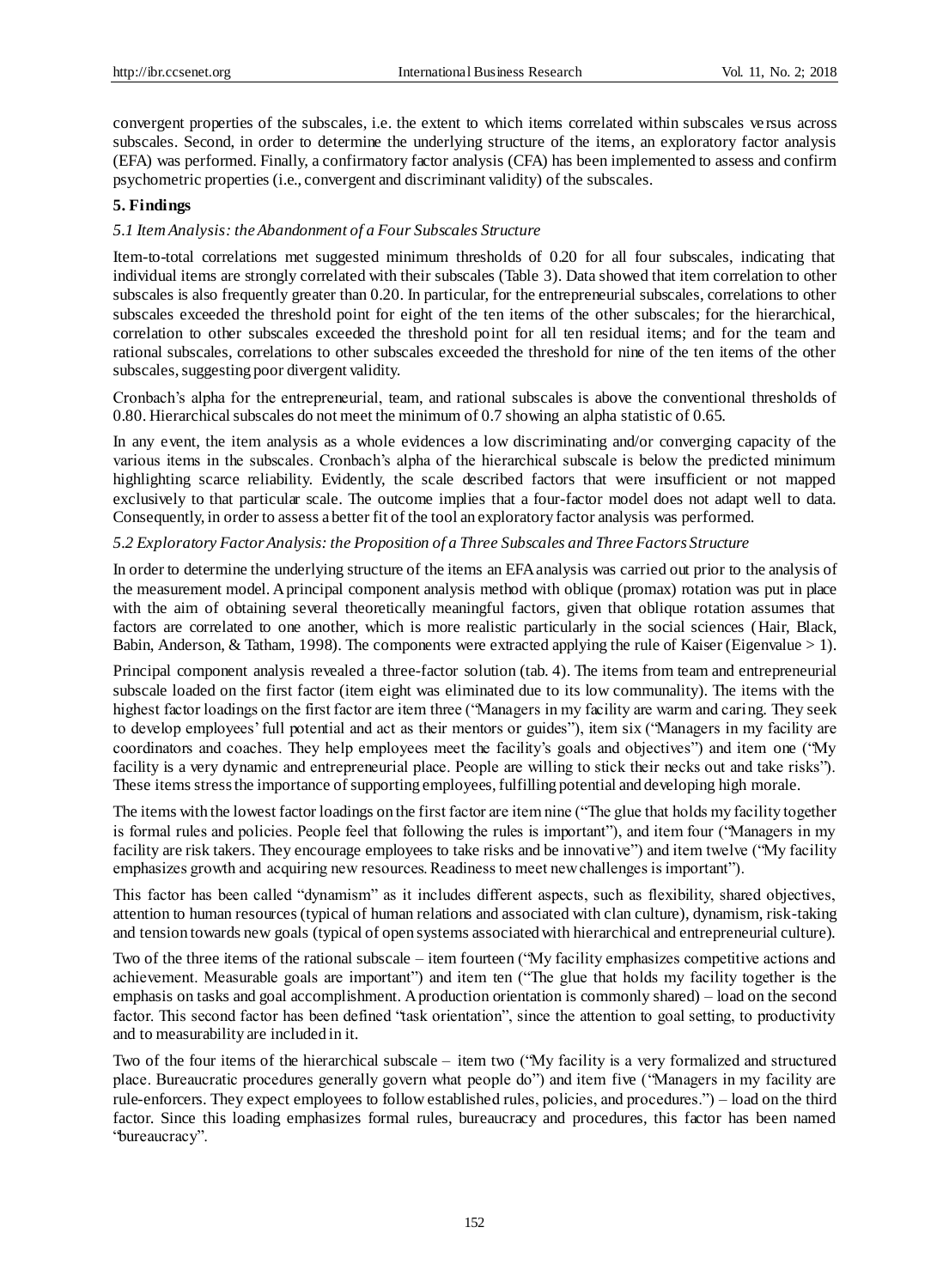# Table 3. Item analysis for culture items and Competing Value Framework subscales

|                                                                                                                                                                                                          | Mean | <b>SD</b> | Item correlation to subscales |              |             | Cronbach's a    |      |
|----------------------------------------------------------------------------------------------------------------------------------------------------------------------------------------------------------|------|-----------|-------------------------------|--------------|-------------|-----------------|------|
|                                                                                                                                                                                                          |      |           | <b>Entrepreneuri</b><br>al    | Hierarchical | <b>Team</b> | <b>Rational</b> |      |
| <b>Entrepreneurial</b>                                                                                                                                                                                   | 3.86 | 1.30      |                               |              |             |                 | 0.73 |
| d1) My facility is a very dynamic<br>place and leaves space for personal<br>initiatives<br>d4) Managers and office managers in<br>my facility are risk-takers. They<br>encourage human resources to take | 3.76 | 1.62      | 0.43                          | 0.28         | 0.54        | 0.41            |      |
| risks and to innovate procedures to<br>achieve outcomes.<br>d8) The glue that holds my facility<br>together is commitment to innovation                                                                  | 3.59 | 1.79      | 0.51                          | 0.32         | 0.70        | 0.56            |      |
| and development. There is a strong<br>emphasis on being first.<br>d12) My facility emphasizes growth<br>acquiring<br>new<br>and<br>resources.<br>Readiness to meet new challenges is                     | 4.25 | 1.74      | 0.45                          | 0.39         | 0.46        | 0.78            |      |
| important.                                                                                                                                                                                               | 3.86 | 1.87      | 0.70                          | 0.43         | 0.84        | 0.78            |      |
| <b>Hierarchical</b>                                                                                                                                                                                      | 4.32 | 1.14      |                               |              |             |                 | 0.65 |
| d2) My facility is a very formalized<br>and structured place.<br>Bureaucratic<br>procedures generally govern what<br>people do.<br>d5) Managers in my facility are                                       | 4.25 | 1.65      | 0.15                          | 0.52         | 0.05        | 0.22            |      |
| rule-enforcers.<br>They<br>expect<br>employees to follow established rules,<br>policies, and procedures.<br>d9) The glue that holds my facility<br>together is formal rules and policies.                | 4.78 | 1.64      | 0.47                          | 0.59         | 0.42        | 0.47            |      |
| People feel that following rules is<br>important.<br>d13<br>My<br>facility<br>emphasizes                                                                                                                 | 4.45 | 1.53      | 0.64                          | 0.33         | 0.66        | 0.58            |      |
| permanence and stability.<br>Keeping<br>things the same is important.                                                                                                                                    | 3.8  | 1.69      | 0.12                          | 0.30         | 0.05        | 0.19            |      |
| Team                                                                                                                                                                                                     | 3.9  | 1.56      |                               |              |             |                 | 0.82 |
| d3) Managers in my facility are warm<br>and caring. They seek to develop<br>employees' full potential and act as<br>their mentors or guides.<br>d7) The glue that holds my facility                      | 3.93 | 1.86      | 0.69                          | 0.39         | 0.65        | 0.66            |      |
| together is loyalty and tradition.<br>Commitment to this facility runs high.<br>d11) My facility emphasizes human<br>resources. High cohesion and morale                                                 | 4.06 | 1.71      | 0.73                          | 0.28         | 0.62        | 0.57            |      |
| in the organization are important.                                                                                                                                                                       | 3.71 | 1.88      | 0.80                          | 0.38         | 0.77        | 0.72            |      |
| <b>Rational</b><br>d6) Managers in my facility are                                                                                                                                                       | 4.74 | 1.37      |                               |              |             |                 | 0.78 |
| coordinators and coaches. They help<br>employees meet the facility's goals<br>and objectives.<br>d10) The glue that holds my facility<br>together is the emphasis on tasks and                           | 4.16 | 1.90      | 0.76                          | 0.44         | 0.83        | 0.54            |      |
| goal accomplishment. A production<br>orientation is commonly shared.<br>d14<br>My<br>facility<br>emphasizes<br>competitive actions and achievement.                                                      | 5.19 | 1.38      | 0.54                          | 0.40         | 0.53        | 0.66            |      |
| Measurable goals are important.                                                                                                                                                                          | 4.87 | 1.62      | 0.54                          | 0.44         | 0.49        | 0.66            |      |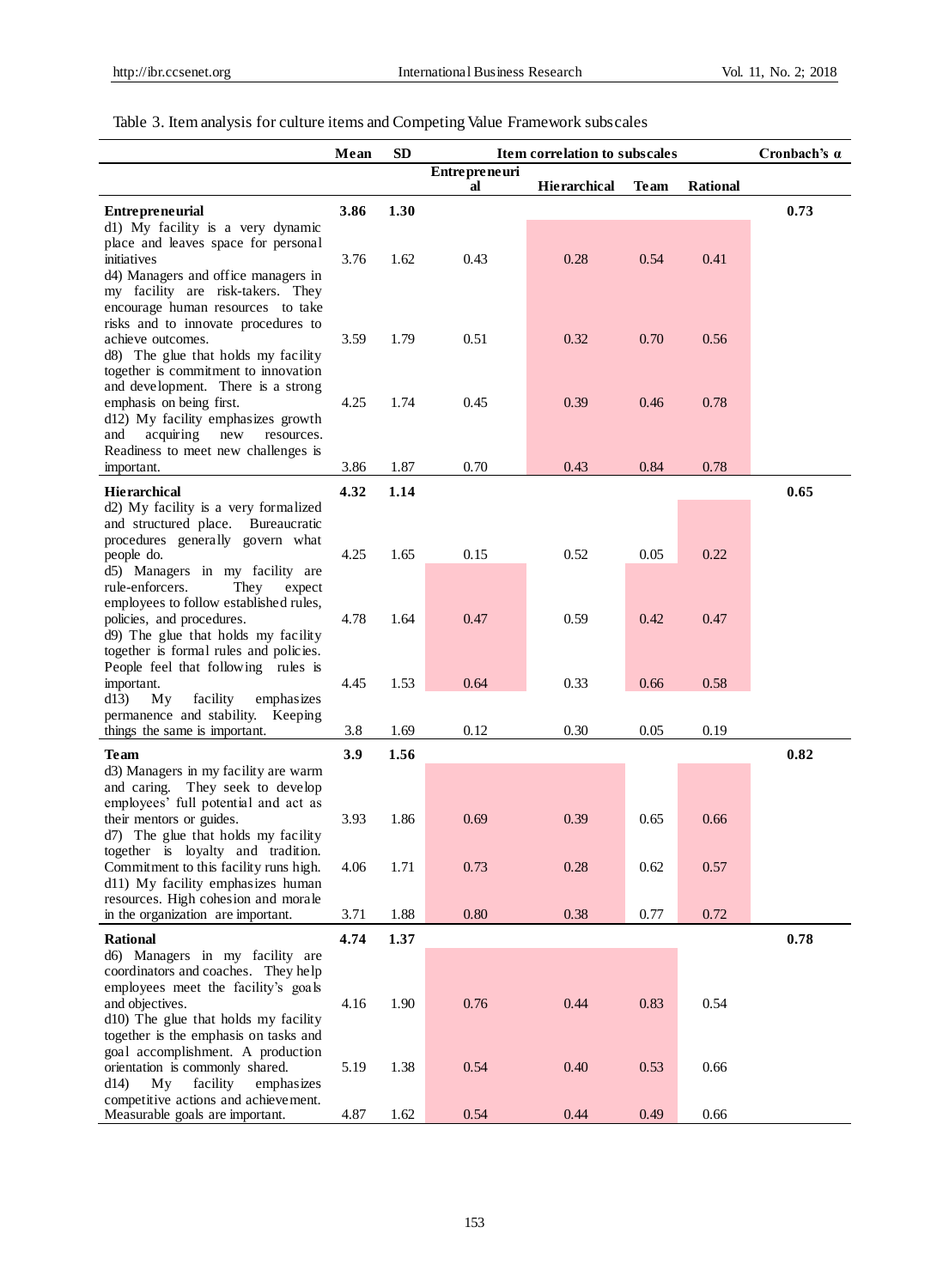#### Table 4. Exploratory factor analysis findings

| Item                                                                                                                                                                            | Factor 1 - Dynamism  | Factor 2 - Task Orientation Factor 3 - Bureaucracy |                      | <b>Communalities</b> |
|---------------------------------------------------------------------------------------------------------------------------------------------------------------------------------|----------------------|----------------------------------------------------|----------------------|----------------------|
| 3) Managers in my facility are warm<br>They seek to develop<br>and caring.<br>employees' full potential and act as their                                                        | 0.849                | -0.045                                             | 0.058                | 0.704                |
| mentors or guides.<br>6) Managers in my facility are<br>coordinators and coaches. They help<br>employees meet the facility's goals and<br>objectives.                           | 0.847                | 0.046                                              | 0.054                | 0.779                |
| 1) My facility is a very dynamic place<br>and leaves space for personal initiatives                                                                                             | 0.774                | $-0.257$                                           | 0.046                | 0.470                |
| 11) My facility emphasizes human<br>resources. High cohesion and morale in<br>the organization are important.                                                                   | 0.773                | 0.231                                              | $-0.130$             | 0.803                |
| 7) The glue that holds my facility<br>together is loyalty and tradition.<br>Commitment to this facility runs high.                                                              | 0.739                | 0.118                                              | $-0.198$             | 0.628                |
| 12) My facility emphasizes growth and<br>acquiring new resources. Readiness to<br>meet new challenges is important.                                                             | 0.683                | 0.353                                              | $-0.070$             | 0.815                |
| 4) Managers and office managers in<br>facility are risk-takers. They<br>my<br>encourage human resources to take<br>risks and to innovate procedures to<br>achieve the outcomes. | 0.673                | 0.070                                              | 0.016                | 0.511                |
| 9) The glue that holds my facility<br>together is formal rules and policies.<br>People feel that following<br>rules is<br>important.                                            | 0.653                | 0.094                                              | 0.136                | 0.553                |
| 14) My facility emphasizes competitive<br>actions and achievement. Measurable<br>goals are important.                                                                           | 0.062                | 0.840                                              | 0.062                | 0.789                |
| 10) The glue that holds my facility<br>together is the emphasis on tasks and<br>goal accomplishment. A production<br>orientation is commonly shared.                            | 0.128                | 0.777                                              | 0.016                | 0.728                |
| 2) My facility is a very formalized and<br>structured<br>place.<br>Bureaucratic<br>procedures<br>generally<br>govern what<br>people do.                                         | $-0.037$             | $-0.004$                                           | 0.891                | 0.782                |
| facility<br>5) Managers in my<br>are<br>rule-enforcers.<br>They<br>expect<br>employees to follow established rules,<br>policies, and procedures.                                | 0.502                | $-0.157$                                           | 0.690                | 0.747                |
| My facility emphasizes<br>13)<br>permanence and stability.<br>Keeping<br>things the same is important.                                                                          | $-0.348$             | 0.481                                              | 0.574                | 0.558                |
| $KMO = 0.853$                                                                                                                                                                   | Explained variance = | Explained variance =                               | Explained variance = |                      |
| $N = 85$                                                                                                                                                                        | 47.52                | 12.85                                              | 7.84                 |                      |
| Total explained variance $= 68.21\%$                                                                                                                                            |                      |                                                    |                      |                      |

Item thirteen ("My facility emphasizes permanence and stability. Keeping things the same is important.") cross-loads on all the three subscales with its values of -0.348 (on the first factor ), 0.481 (on the second factor) and 0.574 (on the third factor). This result appears, however, similar to that of Helfrich et al. (2007) in which item thirteen is still presented as a cross-loading. Despite the intersection of the loadings, the highest loading of item thirteen is on the third factor: this outcome is consistent with the fact that factor three represents bureaucracy. In addition, the loading of item thirteen on the first factor is negative, and even this outcome is consistent. In fact, if in the first factor the subscales of team culture and entrepreneurial culture converge, it is evident that an item which measures bureaucracy is negatively correlated with this factor.

#### *5.3 Confirmatory Factor Analysis and Model Measurement Validation*

Construct validity of the three factors emerged from EFA has been assessed performing a CFA. In particular, in this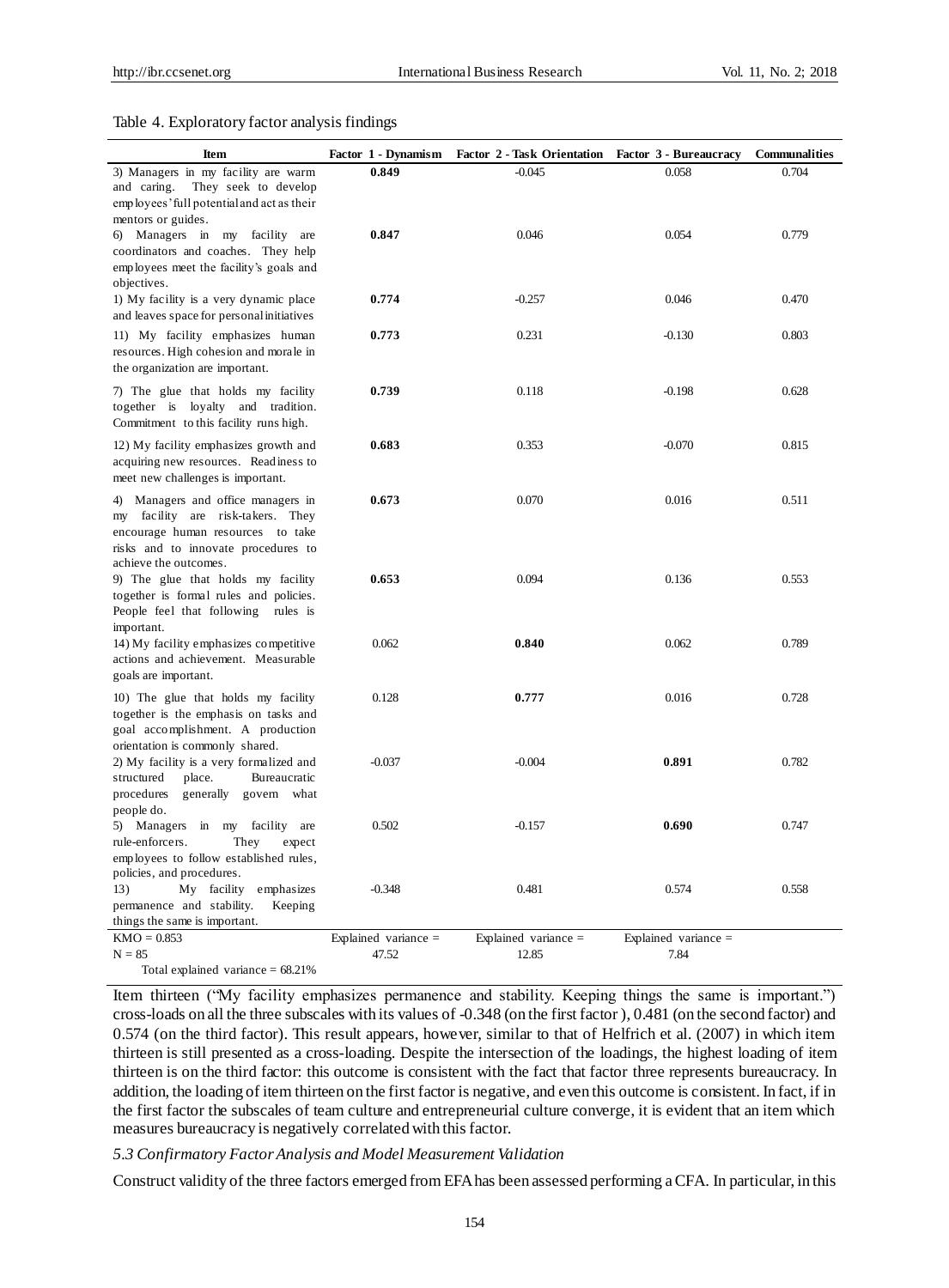study the partial least squares (PLS) approach (Chin, 1998) has been chosen using the PLS-Graph 3.0 software (Chin, Marcolin, & Newsted, 2003). The minimal demands on measurement scales and sample size considerations guided in the selection of variance-based approach over covariance-based approach such as Lisrel (Joreskog & Sorbom, 1989). In fact, Bentler and Chou (1988) recommend a minimum ratio from five to ten cases per parameter while in variance-based model sample size is reliable if it is ten times the largest number of formative indicators used to measure a single construct (Hair, Hult, Ringle, & Sarstedt, 2013). Being our sample size of 85 is a little bit poor for LISREL analysis, on the contrary it was satisfactory for PLS since the largest subscale in the proposed measurement model of this study has eight items. All items of the three factors were assumed as reflective indicators and a bootstrapping procedure with 100 resamples and 50 cases per sample has been applied allowing us to produce more accurate results. The psychometric properties of the three factors are presented in table 5.

|                         | Composit<br>e                        | Average<br><b>Variance</b> |                                                                                                                                                                           |                   |                         |
|-------------------------|--------------------------------------|----------------------------|---------------------------------------------------------------------------------------------------------------------------------------------------------------------------|-------------------|-------------------------|
| Subscale/Construc<br>t  | <b>Reliability Extracted</b><br>(CR) | (AVE)                      | <b>Indicator</b>                                                                                                                                                          | Factor<br>Loading | <b>T-Statistic</b><br>S |
| Dynamism                | 0.932                                | 0.635                      | 3) Managers in my facility are warm and caring.<br>They seek to develop employees' full potential and<br>act as their mentors or guides.                                  | 0.821             | 122.051                 |
|                         |                                      |                            | 6) Managers in my facility are coordinators and<br>coaches. They help employees meet the facility's<br>goals and objectives.                                              | 0.878             | 248.010                 |
|                         |                                      |                            | 1) My facility is a very dynamic place and leaves<br>space for personal initiatives                                                                                       | 0.623             | 53.292                  |
|                         |                                      |                            | 11) My facility emphasizes human resources. High<br>cohesion and morale in the organization are<br>important.                                                             | 0.896             | 308.191                 |
|                         |                                      |                            | 7) The glue that holds my facility together is<br>loyalty and tradition. Commitment to this facility<br>runs high.                                                        | 0.780             | 96.986                  |
|                         |                                      |                            | 12) My facility emphasizes growth and acquiring<br>new resources. Readiness to meet new challenges<br>is important.                                                       | 0.870             | 168.704                 |
|                         |                                      |                            | 4) Managers and office managers in my facility<br>are risk-takers. They encourage human resources<br>to take risks and to innovate procedures to achieve<br>the outcomes. | 0.739             | 86.399                  |
|                         |                                      |                            | 9) The glue that holds my facility together is formal<br>rules and policies.<br>People feel that following<br>rules is important.                                         | 0.713             | 71.279                  |
| <b>Task Orientation</b> | 0.911                                | 0.836                      | 14) My facility emphasizes competitive actions and<br>achievement. Measurable goals are important.                                                                        | 0.915             | 308.588                 |
|                         |                                      |                            | 10) The glue that holds my facility together is the<br>emphasis on tasks and goal accomplishment. A<br>production orientation is commonly shared.                         | 0.915             | 308.588                 |
| Bureacracy              | 0.811                                | 0.592                      | 2) My facility is a very formalized and structured<br>place. Bureaucratic procedures generally govern<br>what people do.                                                  | 0.862             | 203.646                 |
|                         |                                      |                            | 5) Managers in my facility are rule-enforcers.<br>They expect employees to follow established rules,<br>policies, and procedures.                                         | 0.773             | 70.428                  |
|                         |                                      |                            | 13) My facility emphasizes permanence and<br>Keeping things the same is important.<br>stability.                                                                          | 0.667             | 53.032                  |

|  | Table 5. Psycometric properties of the three factors solution |  |  |  |  |  |
|--|---------------------------------------------------------------|--|--|--|--|--|
|--|---------------------------------------------------------------|--|--|--|--|--|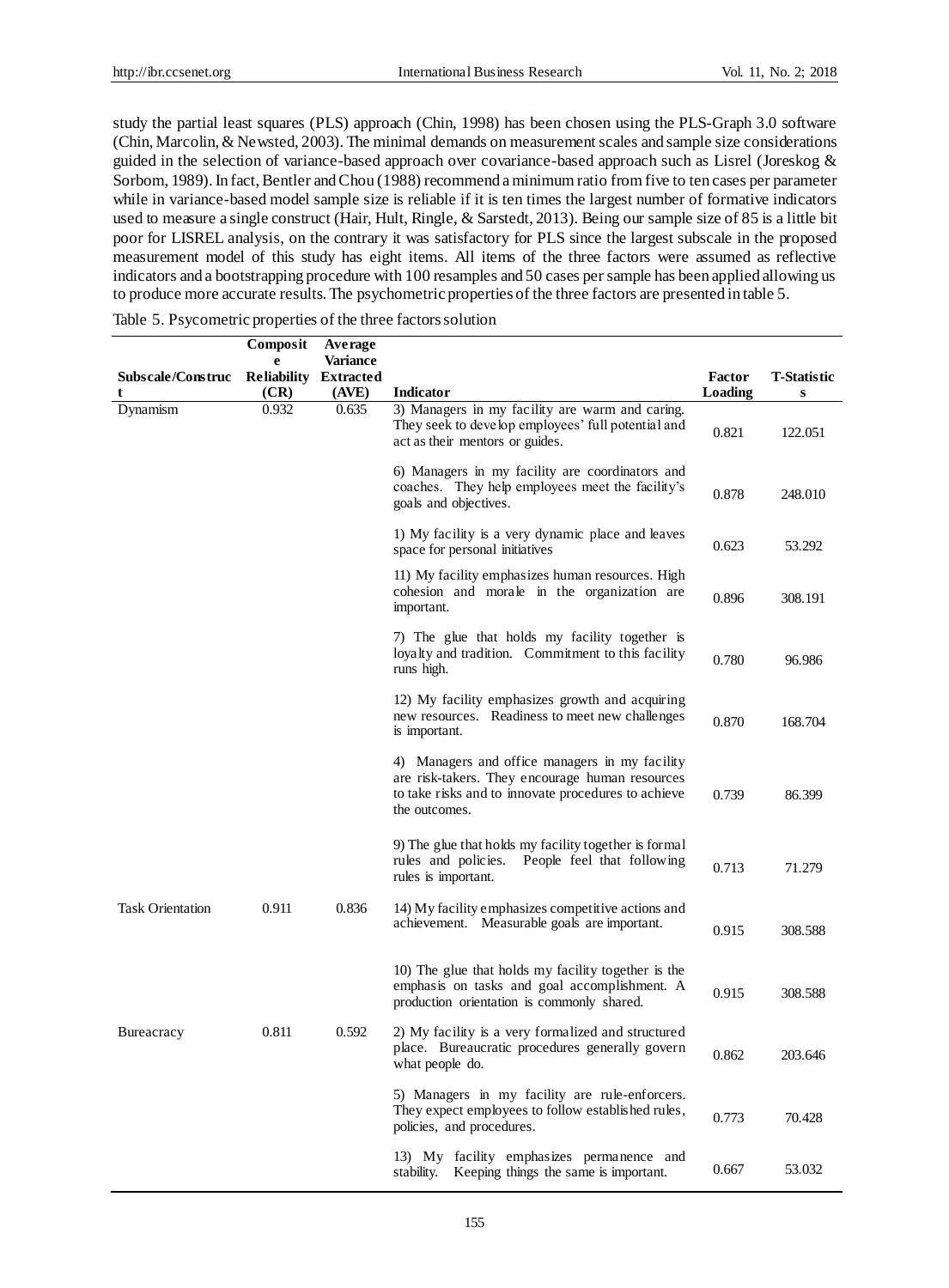Convergent validity determines whether items pertaining to a construct are more related to each other than with items of other constructs and it is considered acceptable when all items loadings are greater than 0.50. In particular, in this study, convergent validity has been assessed by employing factor loadings, composite reliability (CR) and average variance extracted (AVE). Factor loadings were significant and greater than 0.60 for each item. Similarly, as illustrated in Table 5, each CR and AVE value is above the minimum criteria of 0.7 and 0.5, respectively (Garbarino and Johnson 1999; Hair, Black, Babin, & Anderson, 2010), indicating that convergent validity is not an issue and it is well satisfied. In fact, in the present study, CR values ranged from 0.811 to 0.911 while AVE ranged from 0.592 to 0.836.

Discriminant validity detects whether two constructs are really distinct constructs. This study assesses discriminant validity by comparing the square root of the AVE of each construct with its correlation coefficients with other constructs. In particular, this study demonstrated in Table 6 that the AVE from each construct is greater than the variance shared between that construct and the other constructs; thus, following the criteria advanced by Fornell and Larcker (1981), it reveals satisfactory discriminant validity. Overall, CFA results collectively indicate that three constructs measurement properties are more than satisfactory.

Table 6. Factors' correlation and square roots of the AVE

|                         | Dvnamism                              | Task orientation | Bureacracy |  |
|-------------------------|---------------------------------------|------------------|------------|--|
| Dynamism                | 0.797                                 |                  |            |  |
| <b>Task Orientation</b> | 0.605                                 | 0.914            |            |  |
| Bureacracy              | 0.298                                 | 0.354            | 0.769      |  |
| <b>DIDIDID</b>          | $\sim$ $\alpha$ $\lambda$ $\pi$ $\pi$ |                  |            |  |

Bolded diagonal values are square roots of AVE

# **6. Discussion, Implications and Conclusions**

# *6.1 Three types of Organizational Culture Characterize Context Highly Fragmented*

The goal of the paper was to verify how CVF works in a context characterized by frequent legislative reforms that change organizational rules in order to understand if a vague reforming action affects the organizational culture. So the paper has two types of implications: the theoretical ones refer to the validity of the CVF framework: the practical ones are connected to the usability of the CVF in context characterized frequent changes.

The analysis has evidenced problems with the convergent/divergent properties of the CVF subscales when applied to staff of an Italian national public agency. The conventional 4-factor model does not fit the data, as revealed by item analysis. However, this is merely an exploratory analysis, as it affected only the staff of four local offices of a national public agency. Therefore, to make the results generalizable, it would be necessary to extend the analysis to employees of other public agencies. During model re-specification, item one was dropped because of its poor reliability and a 13-item, three-factor exploratory model devised. This modified three-factor model may provide an alternative to the CVF subscales for those public organizations affected by processes of change that have not yet acquired a definitive organizational structure.

The factor labelled "dynamism" consists of eight items that highlight the role of coaching for managers and human resource development. These two elements characterize the organizational model *Human relations* linked to a clan culture, aimed to build moral cohesion and commitment and to develop human resources. This factor includes elements that characterize the Open System model, such as item one ("The office where I work is a very dynamic and entrepreneurial place. People are willing to stick their necks out and take risks"), item twelve ("The office where I work emphasizes growth and acquiring new resources. Readiness to meet new challenges is important.") or item four ("Managers in my facility are risk takers. They encourage employees to take risks and to be innovative"), linked to a hierarchical or entrepreneurial culture.

Compared to the original theoretical configuration a clear distinction between the "Human relations" and "Open system organization" models does not seem to emerge. Consequently, entrepreneurial and team culture appear to be mixed up in employees' minds. The functional characteristics of Italian Public Administration are the re sults of decades characterized by a strong emphasis on procedures. However, as noted in paragraph 2.1, for two decades now, a reform process in the P.A., has been started addressed to introduce a team culture, an entrepreneurial culture and the empowerment of human resources. The blending of the two factors (entrepreneurial and team) into one factor denominated "dynamism" may have been generated by the intense legislative production aimed at reforming the Italian Public Administration, promoting a process of change towards more innovative organizational models and leadership styles. The convergence of items connected with different organizational models in the same factor could be a characteristic aspect of organizations interested in the processes of change, in which, however, these modifications have not yet become established and have not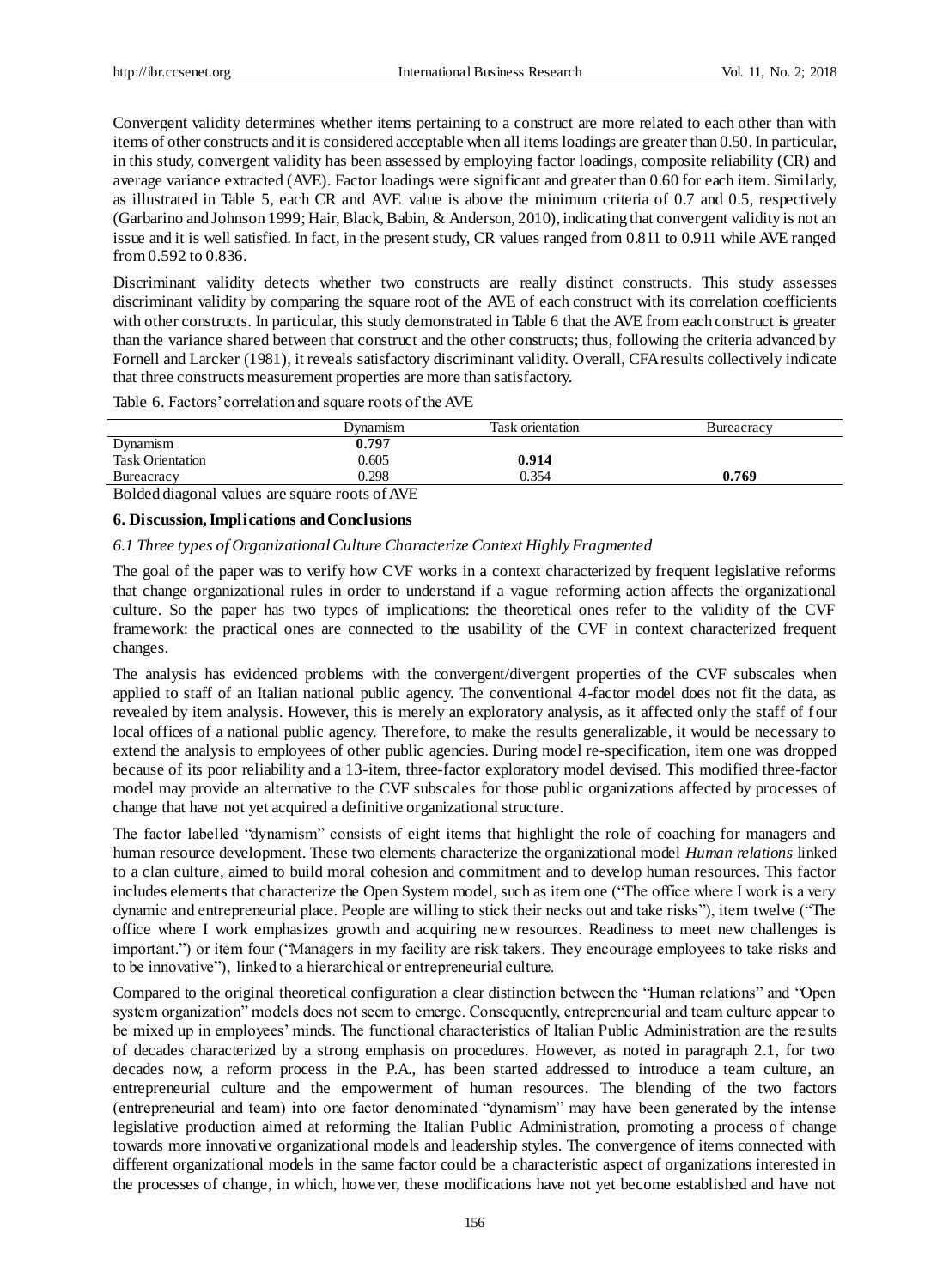yet been accepted by employees. The Rational factor is composed of two items that express clearly an organizational model in which the aim is productivity and efficiency and the means to obtain them is the programming and the management of objectives. The identification of this factor is very consistent with the Italian situation, in which one of the reforms of Public Administration (Legislative Decree no. 150/2009), outlines a management model based on the Performance Cycle in which the programming, the objectives and the examination of results are crucial moments of the whole process.

The factor "bureaucracy" is composed of three items that underline the importance of rules and procedures, emblems of an organization that pays attention to internal processes to maximize stability and control. Also this finding was not unexpected in an Italian Public Administration. In Italy, for years the bureaucratic model has been the organizational model of all Public Administrations and even today many management aspects are organized according to this model. The feature of administrative responsibility is a factor driving public organizations towards very formalized organizational models to minimize this kind of responsibility, both for those who are designated to take decisions and for those in positions of control. In this sense, the definition of procedures and rules could not be negative to the extent that the rules and procedures are established to maximize the efficiency and effectiveness of processes, keeping in mind always the results to be achieved and the recipients of the activities.

#### *6.2 New Horizons for CFV Framework, Policy Makers and Executives in Context Highly Fragmented*

Regarding to practical implications, the analysis confirmed that dimensions of CVF are not mutually exclusive; every organization expresses each dimension to some degree, yet most organizations emphasize some of these dimensions more than others (Quinn, & Cameron, 1983; Zammuto, & Krakower, 1991). In context characterized by frequent normative changes CVF highlights two opposing forces: innovation and change generated by reforms converging into dynamism; tradition and resistance to change converging into bureaucracy. Task Orientation factor it seems expresses that efficiency, performance, task focus, and goal clarity are accepted values.

The CVF is useful to assess the results generated by the reforming action. Managers have a crucial role in determining the future of this organization. It is possible that in times of change, managers perceive a degree of uncertainty about the future and they do not make a clear choice between traditions (stability) and change (innovation). So, if they stress routinization, centralization, control, stability, continuity, and order, probably the hierarchical model will prevail. If they stress trust, teamwork, participation, empowerment, probably entrepreneurial and team culture will issue. For example in this study it is possible to depict the change process in Italian Public Administration as crossing a river where people can go straight on the other side or frightened in midstream and go back and top managers play a key role with respect to the result. These findings are in line with Naqshbandi, Kaur and Ma (2015) on the role of top managers in promoting organizational culture. Authors (2015, p. 2138) suggest "The top managers tasked with promoting open innovation in the workplace should discourage all the aspects of hierarchy culture and show strong commitment towards the promotion of highly integrative culture in their organizations".

The Competing Values Framework is a model widely used to assess organizational culture. It is a well-validated model with reliable, generalizable subscale solutions. Most of the studies which use this model were conducted on managers and it is assumed that the findings can also be extended to employees.

However, our findings suggest that not all of the assumptions made in previous works are accurate. First of all, it has been confirmed, as asserted by Schein (1999), that organizational culture is a difficult construct to measure and that in organizations – and probably in individuals – different types of culture coexist at the same time. In other word, this study, in line with other scholars, confirms the difficulty of assessing organizational culture due to its multiple dimensions (Schein, 1992). In fact, Hogan and Coote (2014) found that different layers of organizational culture, particularly norms, artefacts, and innovative behaviours, partially mediate the effects of values that support innovation on firm performance. Similarly, Naqshbandi, and Kamel (2017) found that the ability of recognize and use knowledge available outside firm's boundaries mediates the relationship between organizational culture types and open innovation types. The consequence of this view is that there isn't a tool to measure organizational culture "*erga omnes*", but that the tool for measuring organizational culture should be checked in every new context where it is used. This finding is in line with Helfrich et al. (2007) study, where the difficulty of applying an instrument with four factors in favour of an instrument with only two factors is underlined.

Finally, the findings highlight the diverse characteristics of the organization in which the analysis is conducted. In an organization with a stable organizational structure it is more likely to encounter a clearer distinction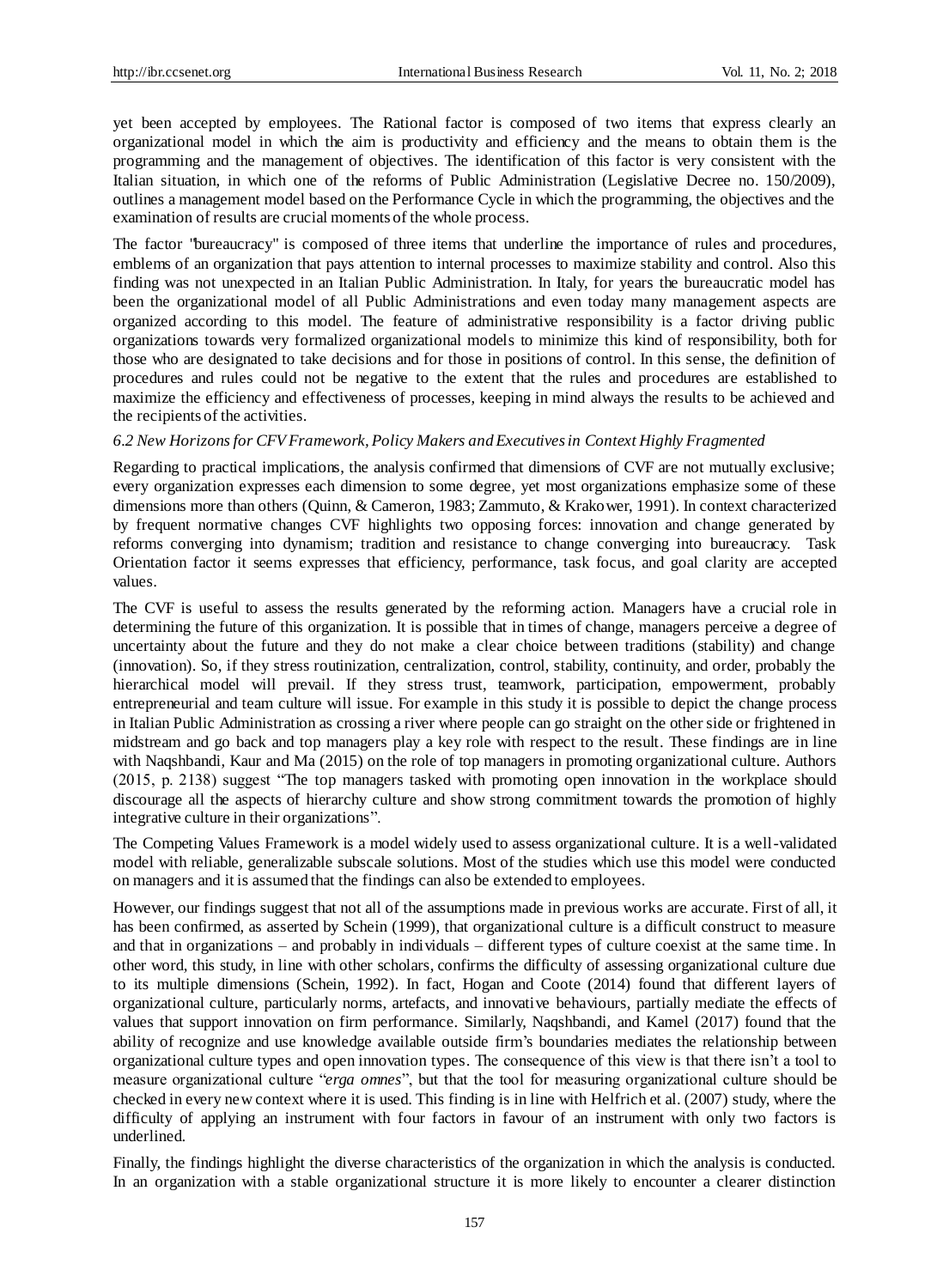between the different types of cultures, while in organizations affected by organizational changes, the diverse kinds of cultures may overlap and mingle, merely because of ongoing changes.

The limited nature of the sample does not allow generalizations. Further analysis should be conducted expanding both the size of the sample and the type of organizations. The exploratory nature of the research indicates interesting research areas of the CVF to ascertain whether organizational change is a particular phase of the life cycle of an organization in which the types of organizational culture tend to initially overlap to later emerge in a more distinct way when the transformation has been consolidated. This paper collects a further study on the CVF framework assessing the effects of frequent changes in the organizational rules in a public context. Additional research is now needed, in particular by expanding the survey sample to other areas of the Public Administration. Future research areas will include cross-cultural audits to compare what happens to the model in areas characterized by constant reform efforts but in different geographic areas. Furthermore, mediating effects of different layers of organizational culture need to be tested in different geographical areas.

#### **References**

- Barzelay, M., & Gallego, R. (2010). The Comparative Historical Analysis of Public Management Policy Cycles in France, Italy, and Spain: Symposium Introduction. *Governance*, *23,* 209-223. https://doi.org/10.1111/j.1468-0491.2010.01476.x
- Bentler, P. M., & Chou, C. P. (1988). Practical Issues in Structural Modeling. In Long, J. S. (Eds), *Common Problems/Proper Solutions: Avoiding Error in Quantitative Research*. Newbury Park: Sage Publications, 161-192.
- Brown, A. (1998). *Organisational Culture*. London: Pitman Publishing.
- Cameron, K., & Freeman, S. J. (1991). Cultural congruence, strength, and type: relationships to effectiveness. *Research in Organizational Change and Development*, *5,* 23-58.
- Cameron, K., & Quinn, R. E. (2006). *Diagnosing and Changing Organizational Culture: Based on the Competing Values Framework.* Beijing: China Renmin University Press.
- Chin, W. W. (1998). Issues and opinion on structural equation modeling. *MIS Quarterly*, *22*(1), vii–xvi. http://www.jstor.org/stable/249674
- Chin, W. W., Marcolin, B. L., & Newsted, P. R. (2003). A Partial Least Squares Latent Variable Modeling Approach for Measuring Interaction Effects: Results from a Monte Carlo Simulation Study and an Electronic-Mail Emotion/Adoption Study. *Information Systems Research*, *14*(2), 189-217. https://doi.org/10.1287/isre.14.2.189.16018
- Denison, D., & Spreitzer, G. M. (1991). Organizational culture and organizational development: A competing values approach. *Research in organizational change and development*, *5*(1), 1-21.
- Di Padova, L. N., & Faerman, S. R. (1993). Using the competing values framework to facilitate managerial understanding across levels of organizational hierarchy. *Human Resource Management*, *32,* 143-174. https://doi.org/10.1002/hrm.3930320108
- Feola, R., Vesci, M., Botti, A., & Parente, R. (2017), The Determinants of Entrepreneurial Intention of Young Researchers: Combining the Theory of Planned Behavior with the Triple Helix Model. *Journal of Small Business Management*.
- Fornell, C., & Larcker D. (1981). Evaluating Structural Equation Models with Unobservable Variables and Measurement Error. *Journal of Marketing Research*, *18*(1), 39-50. https://doi.org/10.2307/3151312
- Garbarino, E., & Johnson M. S. (1999). The Differential Roles of Satisfaction, Trust, and Commitment in Customer Relationships. *Journal of Marketing*, 63 (April), 70-87. https://doi.org/10.2307/1251946
- Gershon, R. P., Stone, W., Baken, S., & Larson, E. (2004). Measurement of Organizational Culture & Climate in Healthcare. *Journal of Nursing Administration*, *34*(1), 33-40. https://doi.org/10.1097/00005110-200401000-00008
- Gregory, B. T., Harris, S. G., Armenakis, A. A., & Shook, C. L. (2009). Organizational culture and effectiveness: A study of values, attitudes, and organizational outcomes. *Journal of Business Research*, *62,* 673-679. [https://doi.org/ 10.1016/j](https://doi.org/%2010.1016/).jbusres.2008.05.021
- Hair, J. F., Black W. C., Babin B. J., & Anderson R. E. (2010). *Multivariate Data Analysis*, 7th ed. Upper Saddle River, NJ: Prentice Hall.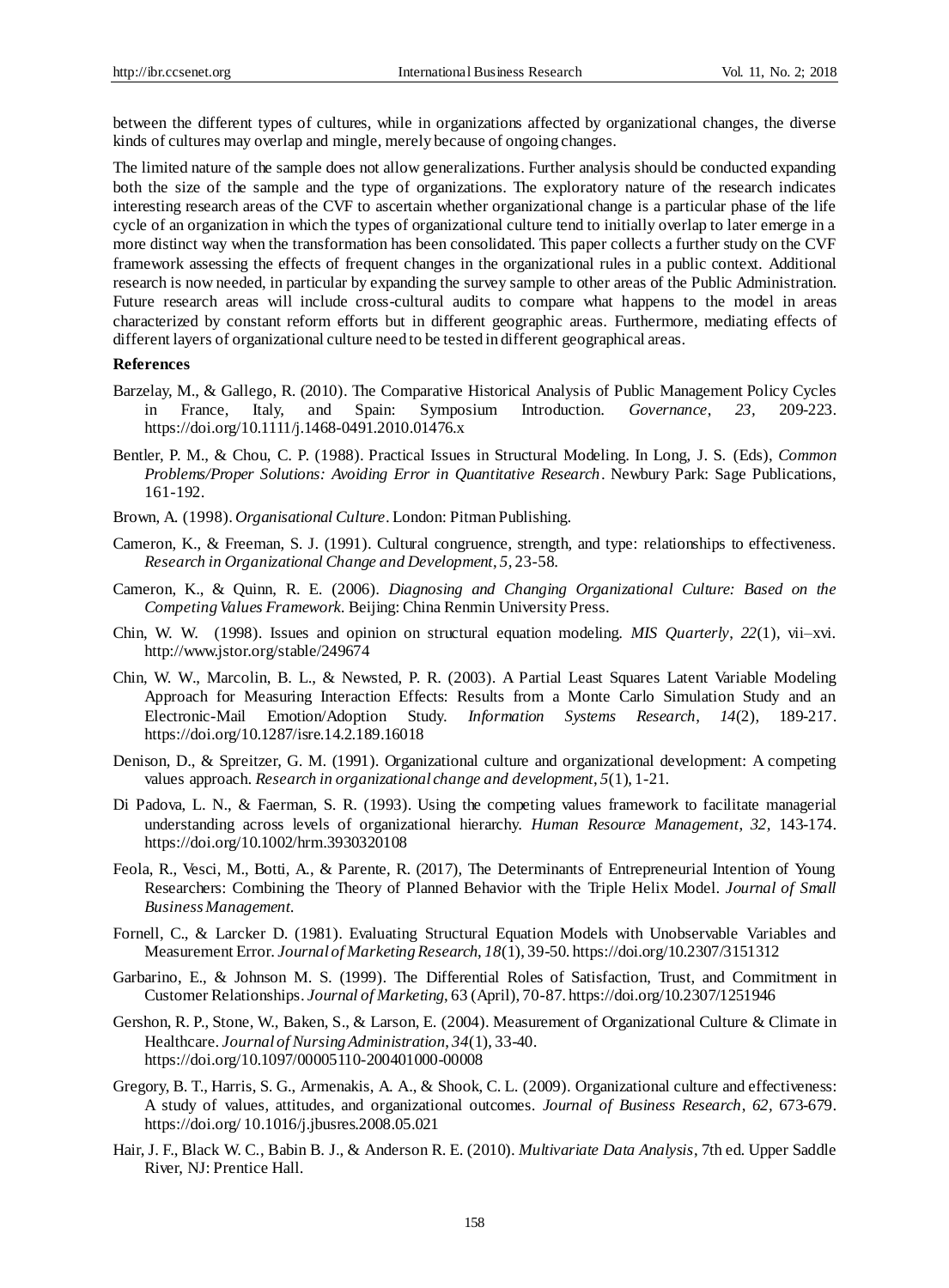- Hair, J. F., Black, W.C., Babin, B. J., Anderson, R. E., & Tatham, R. L. (1998). *Multivariate data analysis*. Upper Saddle River: Prentice Hall.
- Hair, J. F., Hult, G. T. M., Ringle, C., & Sarstedt, M. (2013). *A Primer on Partial Least Squares Structural Equation Modeling (PLS-SE)*. Thousand Oaks: Sage Publications, Inc.
- Helfrich, C. D., Li, Y., Mohr, D. C., Meterko, M., & Sales, A. E. (2007). Assessing an organizational culture instrument based on the Competing Values Framework: Exploratory & confirmatory factor analyses. *Implementation Science*, *2*(13), 1-14. https://doi.org/10.1186/1748-5908-2-13
- Hofstede, G. (1980). *Culture's Consequences: International Differences in Work Values*. Beverly Hills: Sage.
- Hofstede, G. (1997). *Culture & Organisations: Software of the Mind*. Maidenhead: McGraw-Hill.
- Hogan, S. J., & Coote, L. V. (2014). Organizational culture, innovation, and performance: A test of Schein's model. *Journal of Business Research*, *67,* 1609-1621. https://doi.org/10.1016/j.jbusres.2013.09.007
- Homburg, C., & Pflesser, C. (2000). A multiple-layer model of market-oriented organizational culture: Measurement issues and performance outcomes. *Journal of Marketing Research*, *37*(4), 449-462. https://doi.org/10.1509/jmkr.37.4.449.18786
- Jennings, E. T. (2012). Organizational Culture and Effects of Performance Measurement. *Public Administration Review, 72,* S93–S94. https://doi.org/10.1111/j.1540-6210.2012.02636.x
- Joreskog, K. G., & Sorbom, D. (1989). *LISREL 7: User's Reference Guide*. Mooresville, IN: Scientific Software.
- Kalliath, T. J., Bluedorn, A. C., & Gillespie, D. F. (1999). A confirmatory factor analysis of the competing values instrument. *Educational & Psychological Measurement*, *59*(1), 143-158. https://doi.org/10.1177/0013164499591010
- Mele, V., & Ongaro E. (2014). Public Sector Reform in a Context of Political Instability: Italy 1992–2007. *International Public Management Journal*, *17*(1), 111-142. https://doi.org/10.1080/10967494.2013.849168
- Naqshbandi, M. M., & Kamel Y. (2017). Intervening role of realized absorptive capacity in organizational culture–open innovation relationship: Evidence from an emerging market. *Journal of General Management*, *42*(3), 5-20. https://doi.org/10.1177/0306307016687984
- Naqshbandi, M. M., Kaur, S., & Ma, P. (2015). What organizational culture types enable and retard open innovation? *Quality & Quantity*, *49*(5), 2123-2144. https://doi.org/10.1007/s11135-014-0097-5
- O'Reilly III, C. A., Chatman, J., & Caldwell, D. F. (1991). People and organizational culture: A profile comparison approach to assessing person-organization fit. *Academy of Management Journal*, *34*(3), 487-516. https://doi.org/10.2307/256404
- Ongaro, E. (2009). *Public Management Reform and Modernization. Trajectories of Administrative Change in Italy, France, Greece, Portugal, Spain*. Cheltenham, UK: Edward Elgar. https://doi.org/10.4337/9781849802284
- Ostroff, C., Kinicki, A., & Tamkins, M. (2003). *Organizational culture & climate*. New York: John Wiley & Sons. https://doi.org/10.1002/0471264385.wei1222
- Pettigrew, A. M. (1979). On studying organizational cultures. *Administrative Science Quarterly, 24,* 570-581. https://doi.org/10.2307/2392363
- Pollitt, C., & Bouckaert, G. (2004). *Public management reform: a comparative analysis*. Oxford, UK: Oxford University Press.
- Quinn, R. E. (1988). *Beyond rational management*. San Francisco: Jossey-Bass.
- Quinn, R. E., & Cameron, K. (1983). Organizational life cycles & shifting criteria of effectiveness: Some preliminary evidence. *Management science*, *29*(1), 33-51. https://doi.org/10.1287/mnsc.29.1.33
- Quinn, R. E., & Kimberly, J. R. (1984). Paradox, planning, & perseverance: Guidelines for managerial practice. *Managing organizational transitions*, *295,* 313.
- Quinn, R. E., & McGrath, M. R. (1985). *The transformation of organizational cultures: A competing values perspective.* Beverly Hills: Sage.
- Quinn, R. E., & Rohrbaugh, J. (1981). A Competing Values Approach to Organizational effectiveness. *Public Productivity Review*, *5*(2), 122-140. https://doi.org/10.2307/3380029
- Quinn, R. E., & Rohrbaugh, J. (1983). A spatial model of effectiveness criteria: toward a competing values